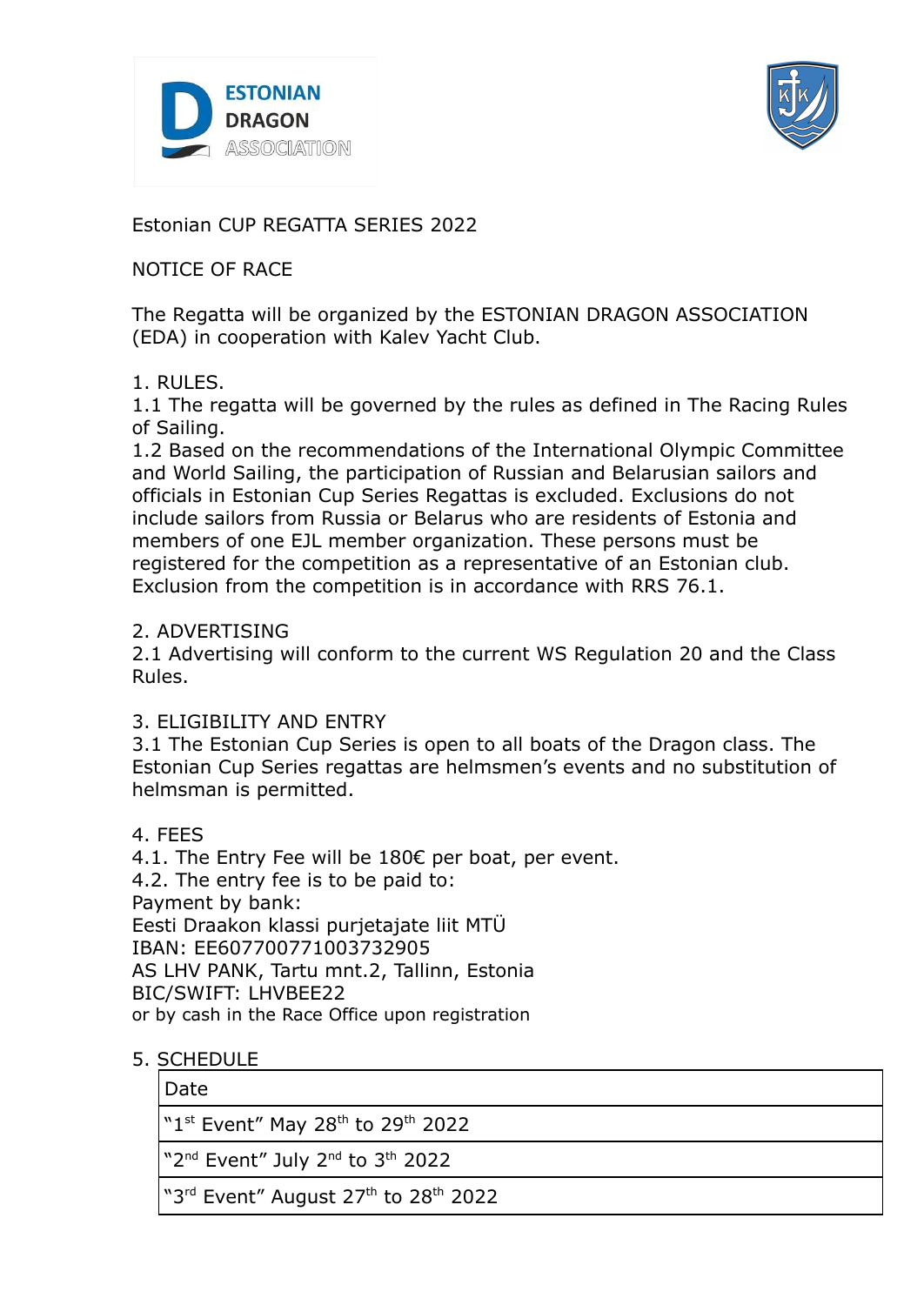



**Saturday** 

10:00

Skippers briefing

11:00

The first warning signal of the day

Succeeding races will be started as soon as practicable after the finish of the previous races.

3 races are scheduled and no more than 4 races shall be raced on per day. Sunday:

10:00

Skippers briefing

11:00

The first warning signal of the day

Succeeding races will be started as soon as practicable after the finish of the previous races.

3 races are scheduled and no more than 4 races shall be raced on per day. 15:00

After sailing drinks, snacks & prize giving.

Additional information on facebook.com/estoniandragon

# 6. THE COURSES

The course to be sailed will be windward-leeward configuration with fleet racing. Spreader marks and leeward gates may be used. If the windward mark is moved during a race, there will be no spreader mark.

## 7. MEASUREMENTS AND INSPECTIONS

Each boat shall produce a valid measurement certificate.

## 8. PENALTY SYSTEM

8.1 Rules 44.1 and 44.2 are changed so that only one turn, including one tack and one gybe, is required.

# 9. SCORING

9.1 Individual Event

9.1.1 6 races are scheduled per each Individual Event. 1 race is required to be completed to constitute an Individual Event.

9.1.2 When (a) fewer than five races have been completed, a boat's Individual Event score will be the total of her race scores.

(b) When five or more races have been completed, a boat's Individual Event score will be the total of her race scores excluding her worst score.

9.2 Overall Cup Series